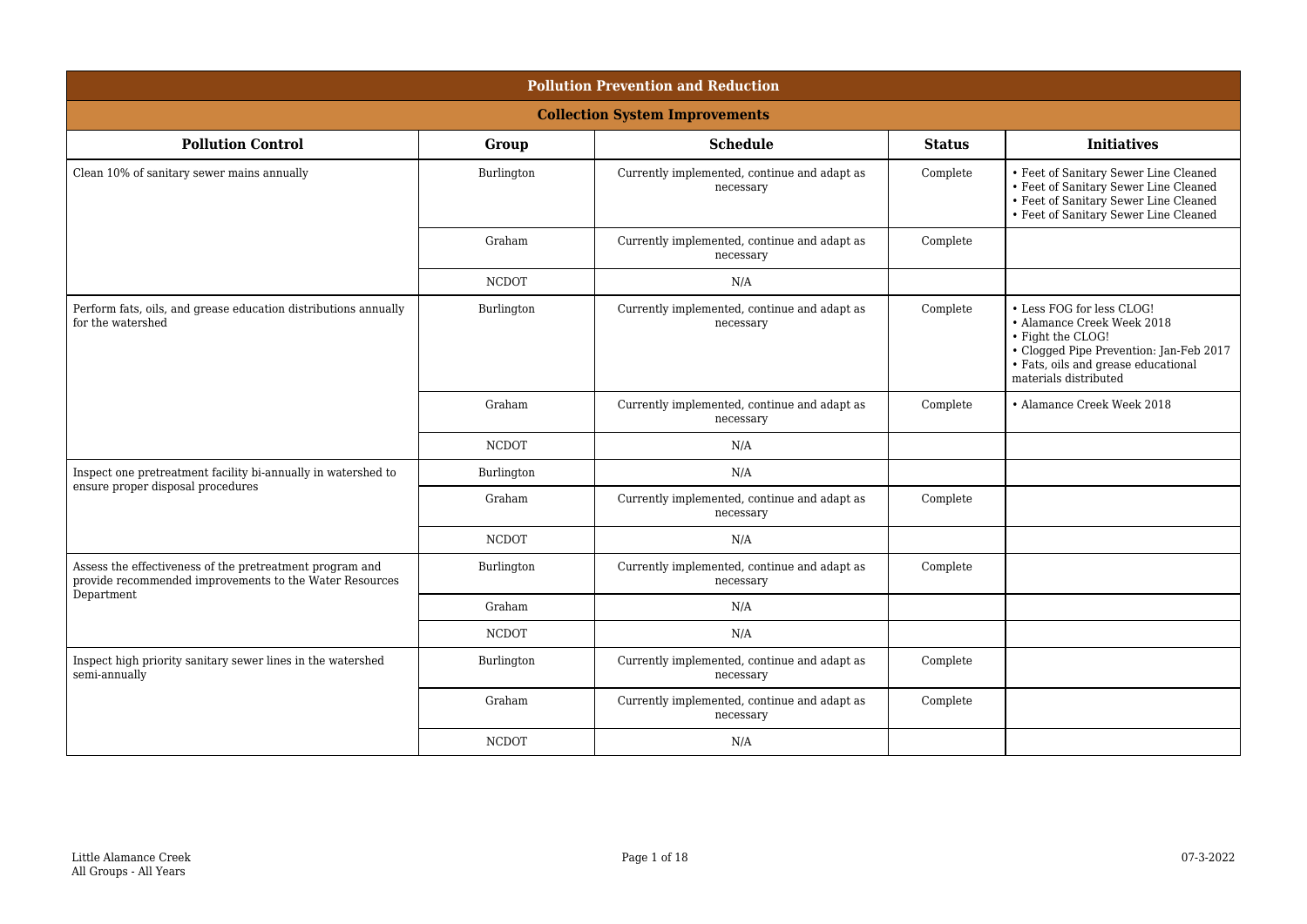| Identify and prioritize I&I reduction projects for the watershed                                                       | Burlington   | Currently implemented, continue and adapt as<br>necessary | Complete      |                                                                                                                         |  |  |
|------------------------------------------------------------------------------------------------------------------------|--------------|-----------------------------------------------------------|---------------|-------------------------------------------------------------------------------------------------------------------------|--|--|
|                                                                                                                        | Graham       | Currently implemented, continue and adapt as<br>necessary | Complete      | • Boyd Creek Pump Station<br>Rehabilitation Funded<br>• Boyd Creek Pump Station                                         |  |  |
|                                                                                                                        | <b>NCDOT</b> | N/A                                                       |               |                                                                                                                         |  |  |
| <b>Erosion and Sediment Control</b>                                                                                    |              |                                                           |               |                                                                                                                         |  |  |
| <b>Pollution Control</b>                                                                                               | Group        | <b>Schedule</b>                                           | <b>Status</b> | <b>Initiatives</b>                                                                                                      |  |  |
| Issue violations for noncompliance under authority of<br>delegated program                                             | Burlington   | Currently implemented, continue and adapt as<br>necessary | Complete      | • Sediment and Erosion Control Notice of<br><b>Violations</b><br>• Sediment and Erosion Control Notice of<br>Violations |  |  |
|                                                                                                                        | Graham       | N/A                                                       |               | • Peak Resources Development Site -<br>Violation<br>• Plaza Latina IDDE Violation                                       |  |  |
|                                                                                                                        | <b>NCDOT</b> | N/A                                                       |               |                                                                                                                         |  |  |
| Perform on-site inspections by Engineering Department for<br>plan and permit compliance                                | Burlington   | Currently implemented, continue and adapt as<br>necessary | Complete      | • Sediment and Erosion Control On-Site<br>Inspections<br>• Sediment and Erosion Control On-Site<br>Inspections          |  |  |
|                                                                                                                        | Graham       | N/A                                                       |               | • Stormwater BMP Inspections<br>• Peak Resources Development Site -<br>Violation                                        |  |  |
|                                                                                                                        | <b>NCDOT</b> | N/A                                                       |               |                                                                                                                         |  |  |
| Perform reviews of site plans and calculations by Engineering<br>Department for proposed erosion and sediment controls | Burlington   | Currently implemented, continue and adapt as<br>necessary | Complete      | • Sediment and Erosion Control Site Plan<br>Reviews<br>• Sediment and Erosion Control Site Plan<br>Reviews              |  |  |
|                                                                                                                        | Graham       | N/A                                                       |               |                                                                                                                         |  |  |
|                                                                                                                        | <b>NCDOT</b> | N/A                                                       |               |                                                                                                                         |  |  |
| Implement approved, delegated erosion and sediment control<br>program administered by the Construction Program         | Burlington   | N/A                                                       |               | • Sediment and Erosion Control Notice of<br>Violations                                                                  |  |  |
|                                                                                                                        | Graham       | N/A                                                       |               | • Peak Resources Development Site -<br>Violation                                                                        |  |  |
|                                                                                                                        | <b>NCDOT</b> | Currently implemented, continue and adapt as<br>necessary | Complete      |                                                                                                                         |  |  |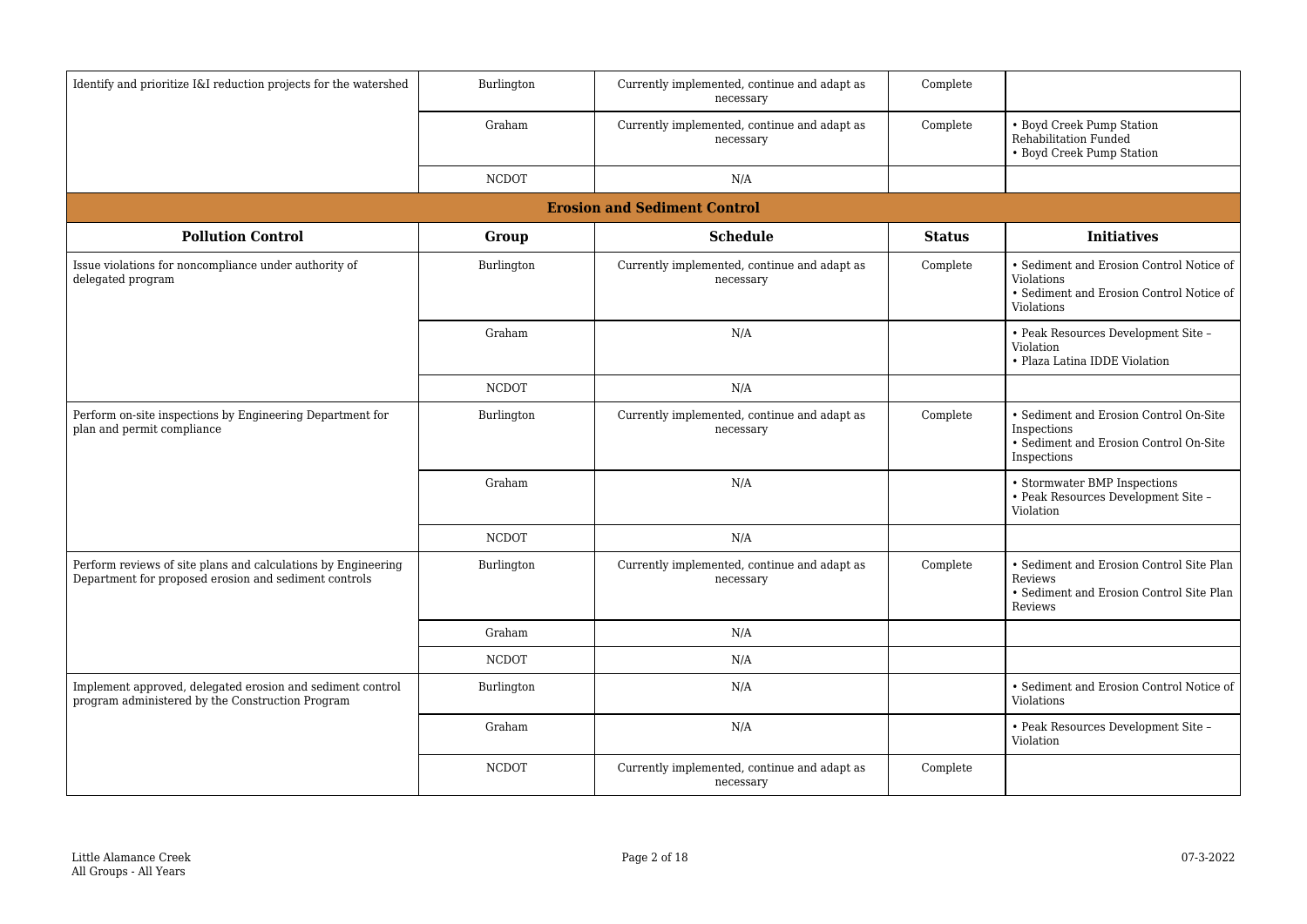| Rely on State erosion and sediment control program<br>administered by NCDENR                                       | Burlington   | N/A                                                       |               |                                                                                                                                                                   |
|--------------------------------------------------------------------------------------------------------------------|--------------|-----------------------------------------------------------|---------------|-------------------------------------------------------------------------------------------------------------------------------------------------------------------|
|                                                                                                                    | Graham       | Currently implemented, continue and adapt as<br>necessary | Complete      |                                                                                                                                                                   |
|                                                                                                                    | <b>NCDOT</b> | N/A                                                       |               |                                                                                                                                                                   |
| Implement approved, delegated erosion and sediment control<br>program administered by Engineering Department       | Burlington   | Currently implemented, continue and adapt as<br>necessary | Complete      | • Active Erosion Control Sites in<br>Burlington (September 2016)                                                                                                  |
|                                                                                                                    | Graham       | N/A                                                       |               |                                                                                                                                                                   |
|                                                                                                                    | <b>NCDOT</b> | N/A                                                       |               |                                                                                                                                                                   |
|                                                                                                                    |              | <b>Illicit Discharge Detection and Elimination</b>        |               |                                                                                                                                                                   |
| <b>Pollution Control</b>                                                                                           | Group        | <b>Schedule</b>                                           | <b>Status</b> | <b>Initiatives</b>                                                                                                                                                |
| Perform illicit discharge detection training for NCDOT and                                                         | Burlington   | N/A                                                       |               |                                                                                                                                                                   |
| contractor staff in the watershed                                                                                  | Graham       | N/A                                                       |               |                                                                                                                                                                   |
|                                                                                                                    | <b>NCDOT</b> | Currently implemented, continue and adapt as<br>necessary | Complete      |                                                                                                                                                                   |
| Perform inspections of locations in the watershed where<br>sanitary sewer cross-contamination may occur.           | Burlington   | Currently implemented, continue and adapt as<br>necessary | Complete      |                                                                                                                                                                   |
|                                                                                                                    | Graham       | Currently implemented, continue and adapt as<br>necessary | Complete      |                                                                                                                                                                   |
|                                                                                                                    | <b>NCDOT</b> | N/A                                                       |               |                                                                                                                                                                   |
| Perform analytical monitoring of 5 sites in the watershed                                                          | Burlington   | Currently implemented, continue and adapt as<br>necessary | Complete      | • Stream Sampling Location #5<br>• Stream Sampling Location #4<br>• Stream Sampling Location #3<br>• Stream Sampling Location #2<br>• Stream Sampling Location #1 |
|                                                                                                                    | Graham       | N/A                                                       |               |                                                                                                                                                                   |
|                                                                                                                    | <b>NCDOT</b> | N/A                                                       |               |                                                                                                                                                                   |
| Perform inspections of dumpsters in the watershed for proper<br>use and structural adequacy once per permit cycle. | Burlington   | N/A                                                       |               |                                                                                                                                                                   |
|                                                                                                                    | Graham       | Currently implementing                                    | Complete      |                                                                                                                                                                   |
|                                                                                                                    | <b>NCDOT</b> | N/A                                                       |               |                                                                                                                                                                   |
| Perform annual inspections of 50% of the identified dumpsters<br>for proper function                               | Burlington   | Currently implemented, continue and adapt as<br>necessary | Complete      | • Vermicomposting<br>• Dumpsters Inspected                                                                                                                        |
|                                                                                                                    | Graham       | N/A                                                       |               |                                                                                                                                                                   |
|                                                                                                                    | <b>NCDOT</b> | N/A                                                       |               |                                                                                                                                                                   |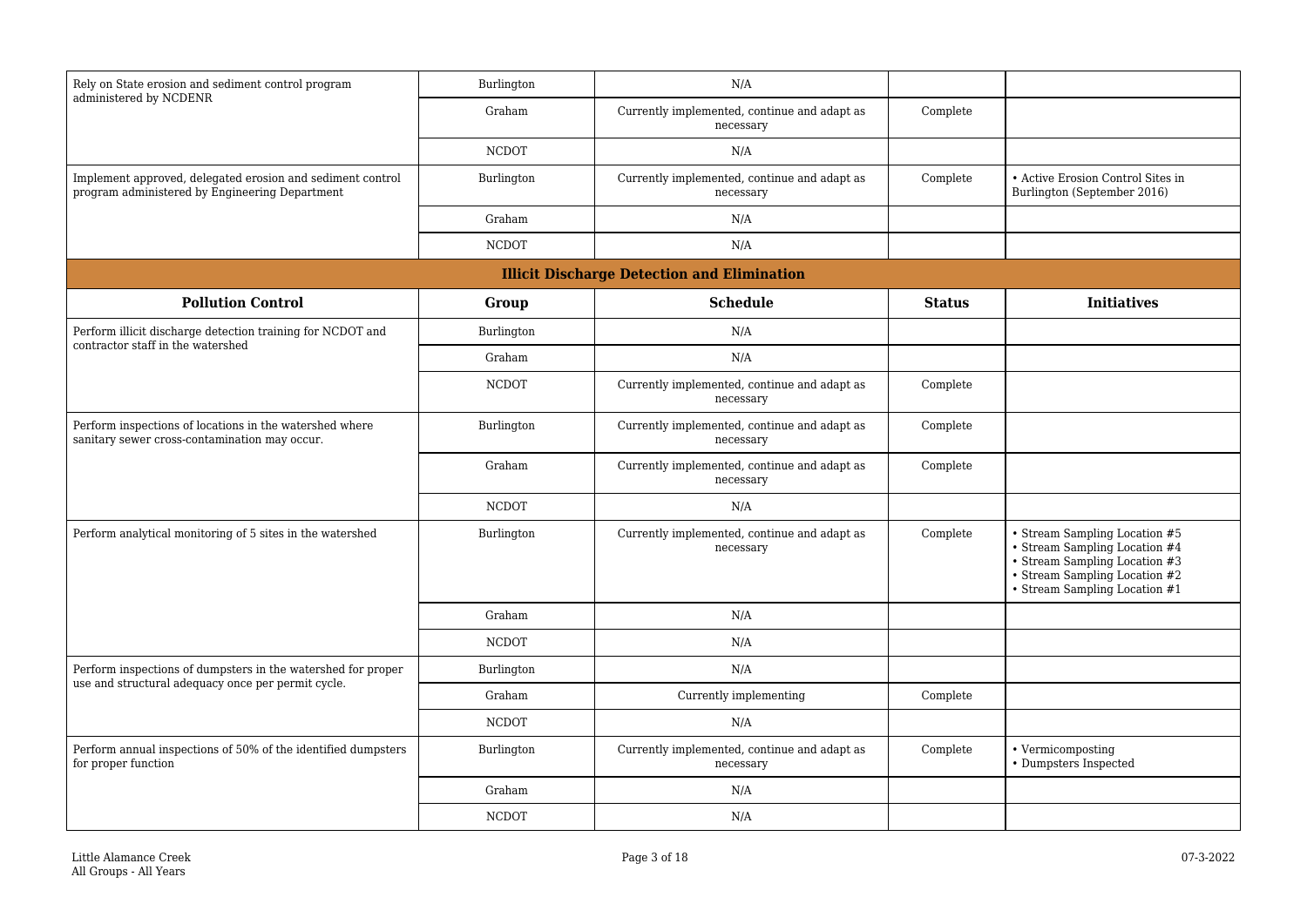| Utilize the Burlington customer response program for fielding<br>complaints about illegal dumping                                | Burlington   | Currently implemented, continue and adapt as<br>necessary                             | Complete      | • Illegal Dumping Hotline<br>• Illegal Dumping Hotline<br>• Illegal Dumping Reporting Information<br>• Illegal Dumping Reporting Information           |
|----------------------------------------------------------------------------------------------------------------------------------|--------------|---------------------------------------------------------------------------------------|---------------|--------------------------------------------------------------------------------------------------------------------------------------------------------|
|                                                                                                                                  | Graham       | N/A                                                                                   |               | • Illegal Dumping Hotline<br>• Illegal Dumping Hotline<br>• Illegal Dumping Reporting Information<br>• Illegal Dumping Reporting Information           |
|                                                                                                                                  | <b>NCDOT</b> | N/A                                                                                   |               |                                                                                                                                                        |
| Illegal dumping hotline                                                                                                          | Burlington   | N/A                                                                                   |               | • Illegal Dumping Hotline<br>• Illegal Dumping Hotline<br>• Illegal Dumping Reporting Information<br>• Illegal Dumping Reporting Information           |
|                                                                                                                                  | Graham       | Continue to use the City's primary number and<br>direct calls to appropriate contacts | Complete      | • Illegal Dumping Hotline<br>• Illegal Dumping Hotline<br>• Illegal Dumping Reporting Information<br>• Illegal Dumping Reporting Information           |
|                                                                                                                                  | <b>NCDOT</b> | N/A                                                                                   |               |                                                                                                                                                        |
| Perform illicit discharge detection and elimination program<br>under authority of ordinance                                      | Burlington   | Currently implemented, continue and adapt as<br>necessary                             | Complete      | • Alamance Creek Week 2018                                                                                                                             |
|                                                                                                                                  | Graham       | Currently implemented, continue and adapt as<br>necessary                             | Complete      | • Alamance Creek Week 2018<br>• Boyd Creek Pump Station<br>Rehabilitation Funded<br>• Graham Municipal Staff Training<br>• Plaza Latina IDDE Violation |
|                                                                                                                                  | <b>NCDOT</b> | Currently implemented, continue and adapt as<br>necessary                             | Complete      |                                                                                                                                                        |
| Perform annual representative outfall monitoring within the<br>watershed for designated outfalls                                 | Burlington   | Currently implemented, continue and adapt as<br>necessary                             | Complete      |                                                                                                                                                        |
|                                                                                                                                  | Graham       | Implement new program in FY 2020                                                      |               |                                                                                                                                                        |
|                                                                                                                                  | <b>NCDOT</b> | N/A                                                                                   |               |                                                                                                                                                        |
| Perform dry weather flow stream walks for the intermittent<br>and perennial streams in the watershed within each permit<br>cycle | Burlington   | Currently implemented, continue as programmed                                         | Complete      | • 2019 Alamance Creek Week<br>• Alamance Creek Week 2018<br>• Feet of Stream Monitored                                                                 |
|                                                                                                                                  | Graham       | Currently implemented, continue as programmed                                         | Complete      | • 2019 Alamance Creek Week<br>• Alamance Creek Week 2018                                                                                               |
|                                                                                                                                  | <b>NCDOT</b> | N/A                                                                                   |               |                                                                                                                                                        |
|                                                                                                                                  |              | <b>Pollution Prevention and Good Housekeeping</b>                                     |               |                                                                                                                                                        |
| <b>Pollution Control</b>                                                                                                         | Group        | <b>Schedule</b>                                                                       | <b>Status</b> | <b>Initiatives</b>                                                                                                                                     |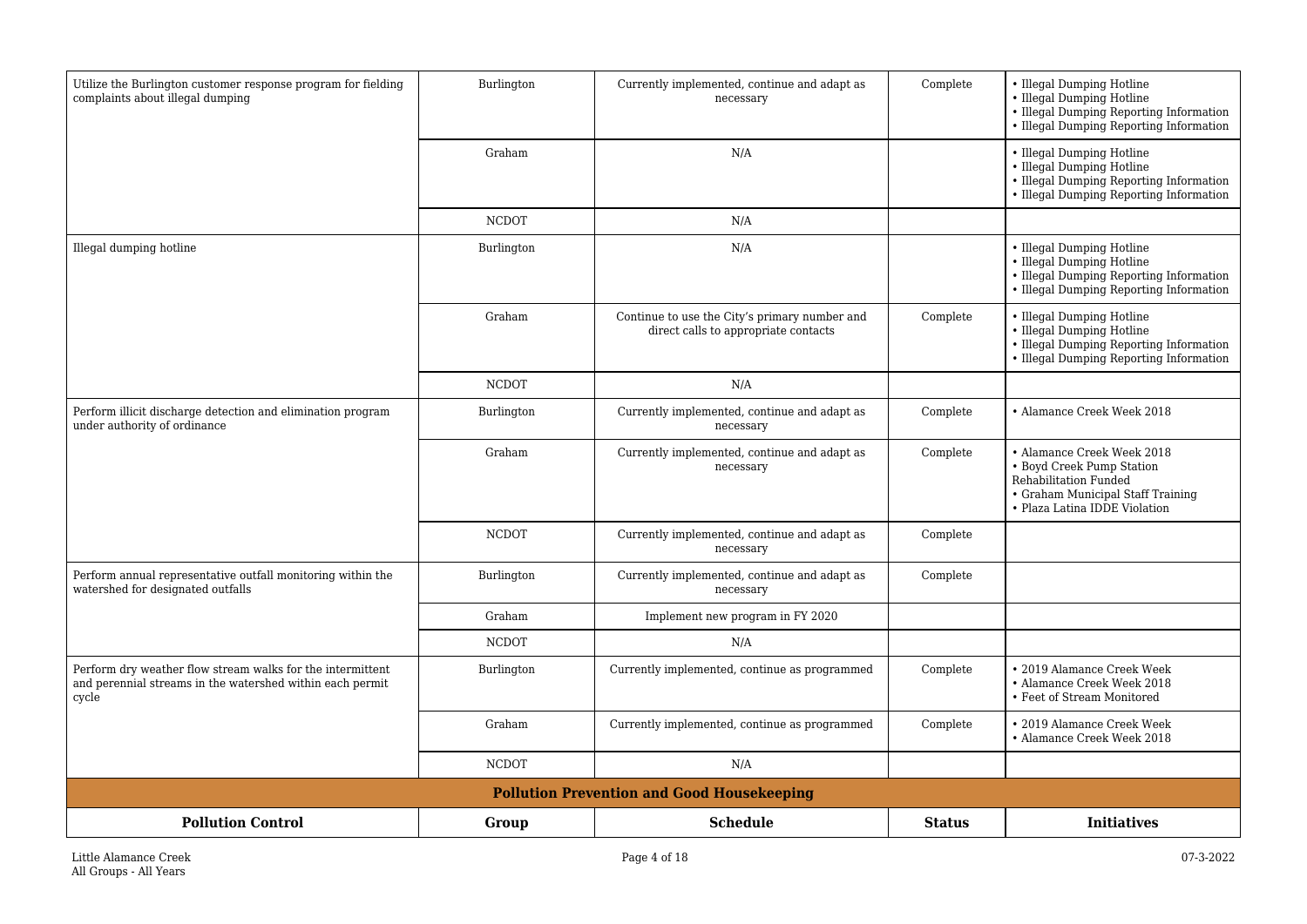| Train NCDOT staff and contractors on fertilizer management                                                         | Burlington   | N/A                                                       |          |                                                                                                                              |
|--------------------------------------------------------------------------------------------------------------------|--------------|-----------------------------------------------------------|----------|------------------------------------------------------------------------------------------------------------------------------|
| and nutrient application decisions                                                                                 | Graham       | N/A                                                       |          |                                                                                                                              |
|                                                                                                                    | <b>NCDOT</b> | Currently implemented, continue and adapt as<br>necessary | Complete |                                                                                                                              |
| Stormwater pollution prevention and spill prevention and                                                           | Burlington   | N/A                                                       |          |                                                                                                                              |
| response training to NCDOT staff                                                                                   | Graham       | N/A                                                       |          |                                                                                                                              |
|                                                                                                                    | <b>NCDOT</b> | Currently implemented, continue and adapt as<br>necessary | Complete |                                                                                                                              |
| Provision and update of Industrial and Roadway Maintenance<br>Activities (IRMA) BMP Guidance Manual for activities | Burlington   | N/A                                                       |          |                                                                                                                              |
| performed within the ROW                                                                                           | Graham       | N/A                                                       |          |                                                                                                                              |
|                                                                                                                    | <b>NCDOT</b> | Currently implemented, continue and adapt as<br>necessary | Complete |                                                                                                                              |
| Development of SWPPP for remaining facilities                                                                      | Burlington   | Currently implemented, continue and adapt as<br>necessary | Complete |                                                                                                                              |
|                                                                                                                    | Graham       | N/A                                                       |          |                                                                                                                              |
|                                                                                                                    | <b>NCDOT</b> | N/A                                                       |          |                                                                                                                              |
| Provide seasonal leaf and weekly yard waste collection to<br>properties in the watershed                           | Burlington   | Currently implemented, continue and adapt as<br>necessary | Complete | • Alamance Creek Week 2018<br>• 2017-2018 Loose Leaf Collection<br>Schedule<br>• 2016-2017 Loose Leaf Collection<br>Schedule |
|                                                                                                                    | Graham       | N/A                                                       |          | • Alamance Creek Week 2018                                                                                                   |
|                                                                                                                    | <b>NCDOT</b> | N/A                                                       |          |                                                                                                                              |
| Inspect and clean catch basins as necessary to insure proper<br>maintenance of the stormwater system               | Burlington   | Currently implemented, continue and adapt as<br>necessary | Complete |                                                                                                                              |
|                                                                                                                    | Graham       | Currently implemented, continue and adapt as<br>necessary | Complete | • Stormwater BMP Inspections                                                                                                 |
|                                                                                                                    | <b>NCDOT</b> | N/A                                                       |          |                                                                                                                              |
| Annual sweeping of curb and gutter streets in watershed                                                            | Burlington   | Currently implemented, continue and adapt as<br>necessary | Complete | • Creek Week Campus Clean-Ups:<br>Eastlawn Elementary School                                                                 |
|                                                                                                                    | Graham       | Currently implemented, continue and adapt as<br>necessary | Complete |                                                                                                                              |
|                                                                                                                    | <b>NCDOT</b> | N/A                                                       |          |                                                                                                                              |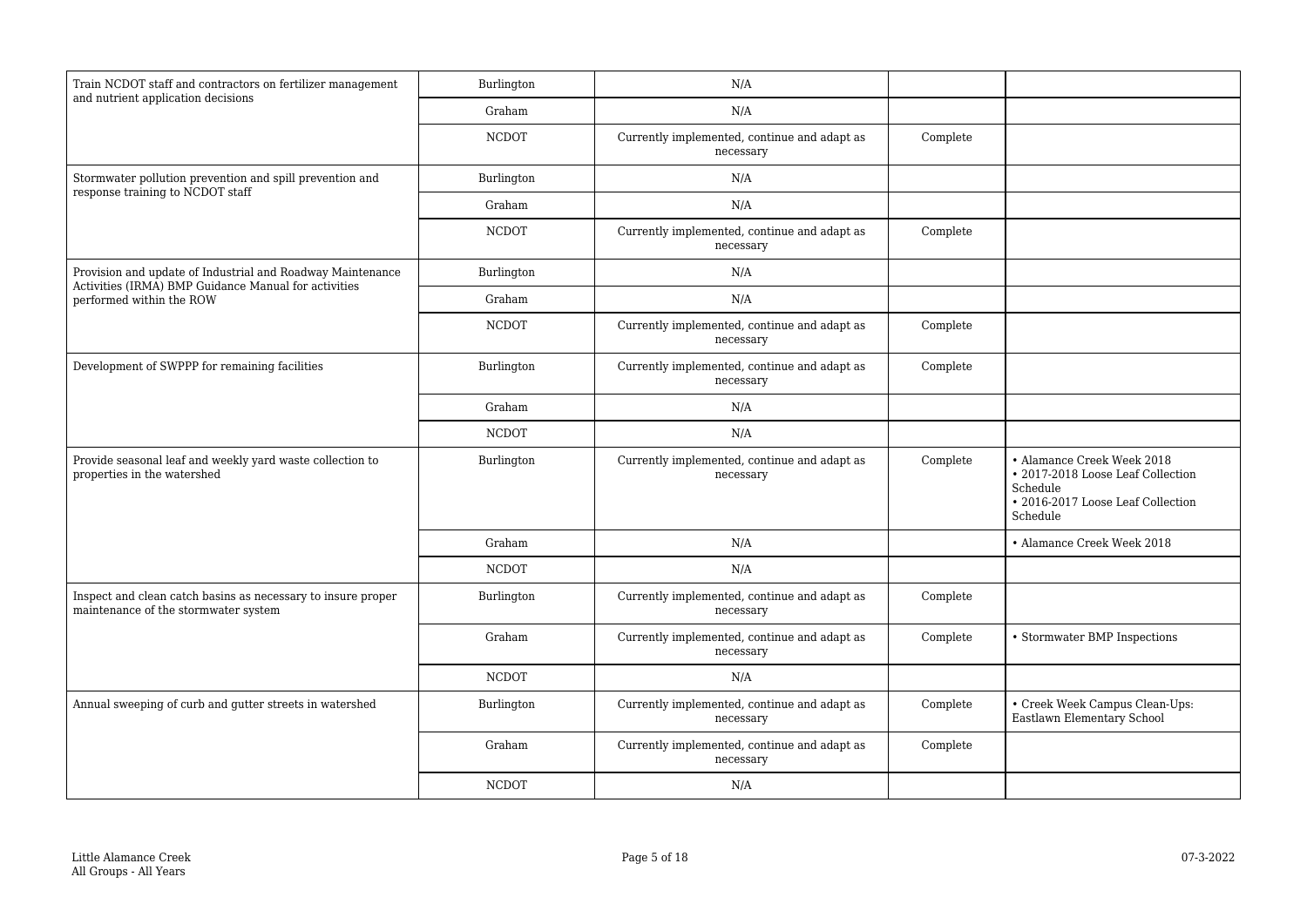| Annual reviews of City-owned NPDES stormwater permitted<br>facilities by Stormwater Consultant or Division          | Burlington   | Currently implemented, continue and adapt as<br>necessary                                                                                                               | Complete      |                                           |
|---------------------------------------------------------------------------------------------------------------------|--------------|-------------------------------------------------------------------------------------------------------------------------------------------------------------------------|---------------|-------------------------------------------|
|                                                                                                                     | Graham       | Currently implemented, continue and adapt as<br>necessary                                                                                                               | Complete      |                                           |
|                                                                                                                     | <b>NCDOT</b> | N/A                                                                                                                                                                     |               |                                           |
| New employee training on good housekeeping and IDDE                                                                 | Burlington   | Currently implemented, continue and adapt as<br>necessary                                                                                                               | Complete      |                                           |
|                                                                                                                     | Graham       | Currently implemented, continue and adapt as<br>necessary                                                                                                               | Complete      |                                           |
|                                                                                                                     | <b>NCDOT</b> | N/A                                                                                                                                                                     |               |                                           |
| Annual refresher training on good housekeeping and IDDE for<br>targeted City employees                              | Burlington   | Currently implemented, continue and adapt as<br>necessary                                                                                                               | Complete      |                                           |
|                                                                                                                     | Graham       | Currently implemented, continue and adapt as<br>necessary                                                                                                               |               |                                           |
|                                                                                                                     | <b>NCDOT</b> | N/A                                                                                                                                                                     |               |                                           |
| Annual inspection of city owned facilities by Stormwater<br>Division (or consultant) for compliance with Stormwater | Burlington   | Currently implemented, continue and adapt as<br>necessary                                                                                                               | Complete      | • City of Burlington Facilities Inspected |
| Pollution Prevention Plan (SWPPP)                                                                                   | Graham       | Currently implemented, continue and adapt as<br>necessary                                                                                                               | Complete      | • Stormwater BMP Inspections              |
|                                                                                                                     | <b>NCDOT</b> | N/A                                                                                                                                                                     |               |                                           |
|                                                                                                                     |              | <b>Post Construction Runoff Control Program</b>                                                                                                                         |               |                                           |
| <b>Pollution Control</b>                                                                                            | Group        | <b>Schedule</b>                                                                                                                                                         | <b>Status</b> | <b>Initiatives</b>                        |
| Require developments that are greater than 10% of the                                                               | Burlington   | N/A                                                                                                                                                                     |               |                                           |
| upstream drainage area to match predevelopment runoff rates                                                         | Graham       | Continued implementations of the City's Storm<br>Drainage Design Manual and reduce the upstream<br>drainage limits within the watershed to 10% from<br>the current 25%. | Complete      |                                           |
|                                                                                                                     | <b>NCDOT</b> | N/A                                                                                                                                                                     |               |                                           |
| Incorporate provisions for LID as part of Unified Development<br>Ordinance revision                                 | Burlington   | Implement new program in FY 2020                                                                                                                                        |               |                                           |
|                                                                                                                     | Graham       | N/A                                                                                                                                                                     |               |                                           |
|                                                                                                                     |              |                                                                                                                                                                         |               |                                           |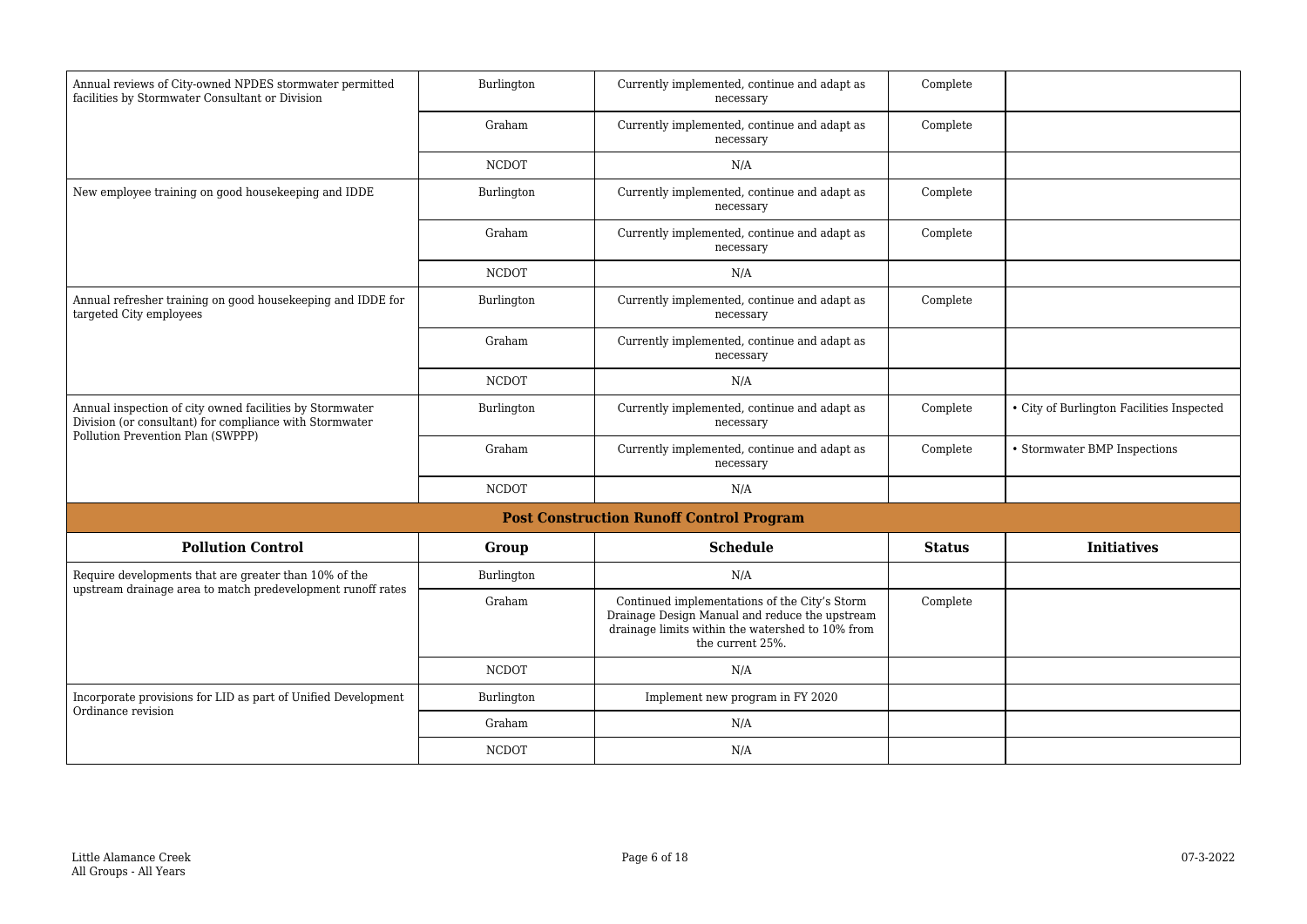| Require conformance to stormwater standards for new<br>development and redevelopment projects                        | Burlington   | Currently implemented, continue and adapt as<br>necessary                   | Complete      |                                     |
|----------------------------------------------------------------------------------------------------------------------|--------------|-----------------------------------------------------------------------------|---------------|-------------------------------------|
|                                                                                                                      | Graham       | Currently implemented, continue and adapt as<br>necessary                   | Complete      |                                     |
|                                                                                                                      | <b>NCDOT</b> | N/A                                                                         |               |                                     |
| Maintain the use of the Best Management Practices Toolbox for<br>post-construction runoff control on NCDOT projects  | Burlington   | N/A                                                                         |               |                                     |
|                                                                                                                      | Graham       | N/A                                                                         |               |                                     |
|                                                                                                                      | <b>NCDOT</b> | Currently implemented, continue and adapt as<br>necessary                   | Complete      |                                     |
| Implement NCDOT's Post-Construction Stormwater Program<br>(PCSP) controls for roadway and non-roadway projects       | Burlington   | N/A                                                                         |               |                                     |
|                                                                                                                      | Graham       | N/A                                                                         |               |                                     |
|                                                                                                                      | <b>NCDOT</b> | Currently implemented, continue and adapt as<br>necessary                   | Complete      |                                     |
| Adopt Jordan Lake Rules by ordinance for new and<br>development standards for the control of nutrients in post-      | Burlington   | Implement new program in accord with legislative<br>implementation schedule |               |                                     |
| construction runoff                                                                                                  | Graham       | Implement new program in accord with legislative<br>implementation          |               |                                     |
|                                                                                                                      | <b>NCDOT</b> | N/A                                                                         |               |                                     |
| Perform inspection of BMPs in the watershed utilizing NCDOT<br>Stormwater Control Management System (SCMS) database  | Burlington   | N/A                                                                         |               |                                     |
|                                                                                                                      | Graham       | N/A                                                                         |               |                                     |
|                                                                                                                      | <b>NCDOT</b> | Currently implemented, continue and adapt as<br>necessary                   | Complete      |                                     |
| Within each permit cycle perform inspections of permitted<br>structural BMPs in the watershed                        | Burlington   | Currently implemented, continue and adapt as<br>necessary                   | Complete      | • City of Burlington BMPs Inspected |
|                                                                                                                      | Graham       | Currently implemented, continue and adapt as<br>necessary                   | Complete      | • Stormwater BMP Inspections        |
|                                                                                                                      | <b>NCDOT</b> | N/A                                                                         |               |                                     |
| Receive and evaluate annual inspection reports submitted by<br>owners for permitted structural BMPs in the watershed | Burlington   | Currently implemented, continue and adapt as<br>necessary                   | Complete      | • City of Burlington BMPs Inspected |
|                                                                                                                      | Graham       | Currently implemented, continue and adapt as<br>necessary                   | Complete      | • Stormwater BMP Inspections        |
|                                                                                                                      | <b>NCDOT</b> | N/A                                                                         |               |                                     |
|                                                                                                                      |              | <b>Stormwater Retrofits</b>                                                 |               |                                     |
| <b>Pollution Control</b>                                                                                             | Group        | <b>Schedule</b>                                                             | <b>Status</b> | <b>Initiatives</b>                  |
| Little Alamance Creek                                                                                                |              | Page 7 of 18                                                                |               | 07-3-2022                           |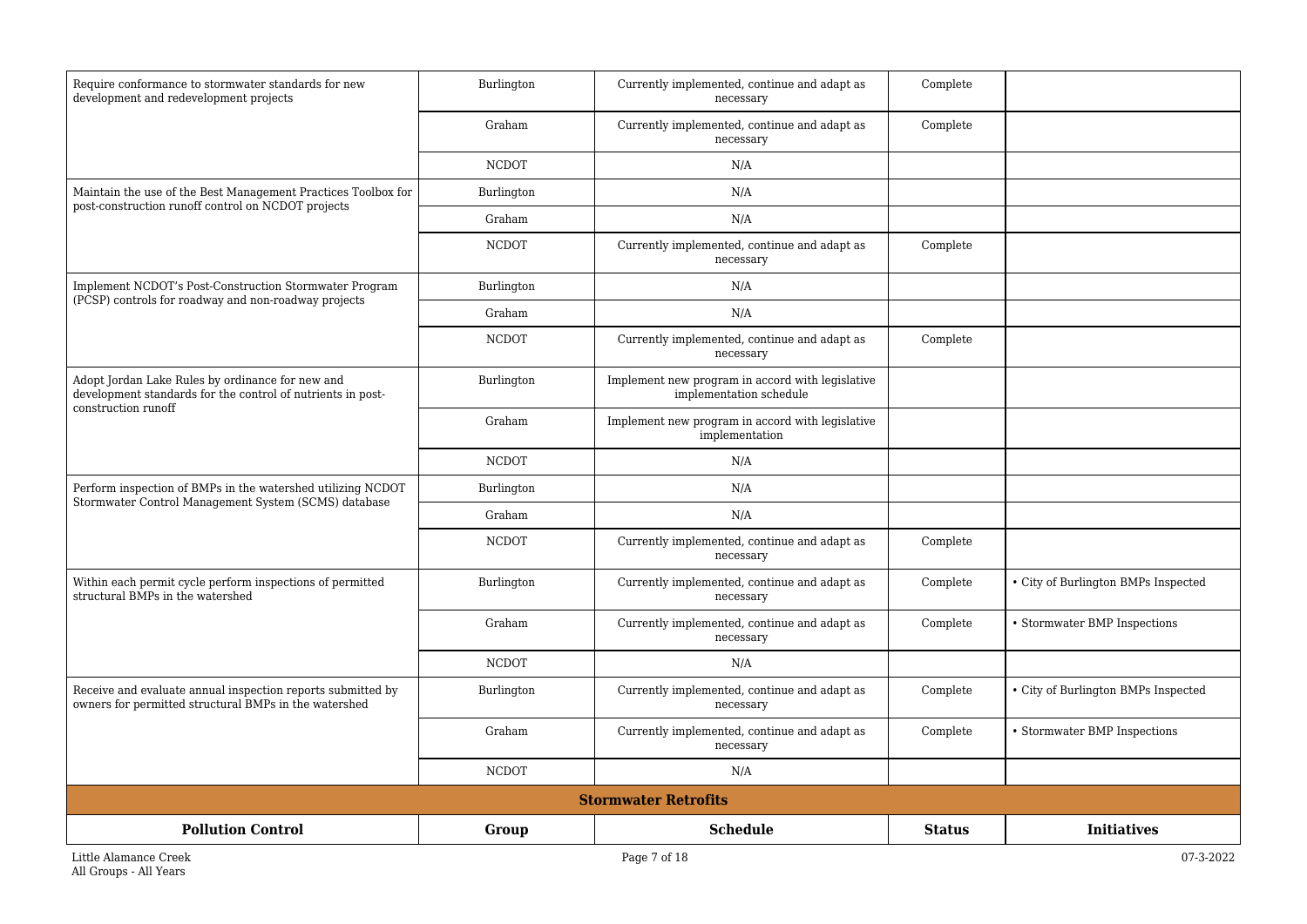| Design and construct evaluated stormwater retrofits for<br>watershed | Burlington   | N/A                              |          |                                                                                                             |
|----------------------------------------------------------------------|--------------|----------------------------------|----------|-------------------------------------------------------------------------------------------------------------|
|                                                                      | Graham       | N/A                              |          |                                                                                                             |
|                                                                      | <b>NCDOT</b> | Implement new program in FY 2018 |          | • NCDOT retrofits the I-40/85 & Maple<br>Ave interchange to protect Little<br>Alamance Creek                |
| Amend 50/50 Cost Share program to incorporate LID projects           | Burlington   | Implement new program in FY 2017 |          |                                                                                                             |
|                                                                      | Graham       | N/A                              |          |                                                                                                             |
|                                                                      | <b>NCDOT</b> | N/A                              |          |                                                                                                             |
| Identify additional stormwater retrofits through watershed           | Burlington   | Implement new program in FY 2020 |          |                                                                                                             |
| planning process                                                     | Graham       | Implement new program in FY 2020 |          |                                                                                                             |
|                                                                      | <b>NCDOT</b> | N/A                              |          |                                                                                                             |
| Prioritize stormwater retrofits within the watershed                 | Burlington   | Implement new program in FY 2018 |          | • Burlington Splash Park Bioretention<br>Cell<br>• Stormwater Tree Treatment Train<br>Project (CWMTF Grant) |
|                                                                      | Graham       | Implement new program in FY 2018 |          |                                                                                                             |
|                                                                      | <b>NCDOT</b> | N/A                              |          |                                                                                                             |
| Compile and maintain active list of stormwater retrofit              | Burlington   | Currently implemented            | Complete | • Retrofit Projects Identified                                                                              |
| opportunities for possible implementation                            | Graham       | Currently implemented            | Complete |                                                                                                             |
|                                                                      | <b>NCDOT</b> | Implement new program in FY 2016 |          |                                                                                                             |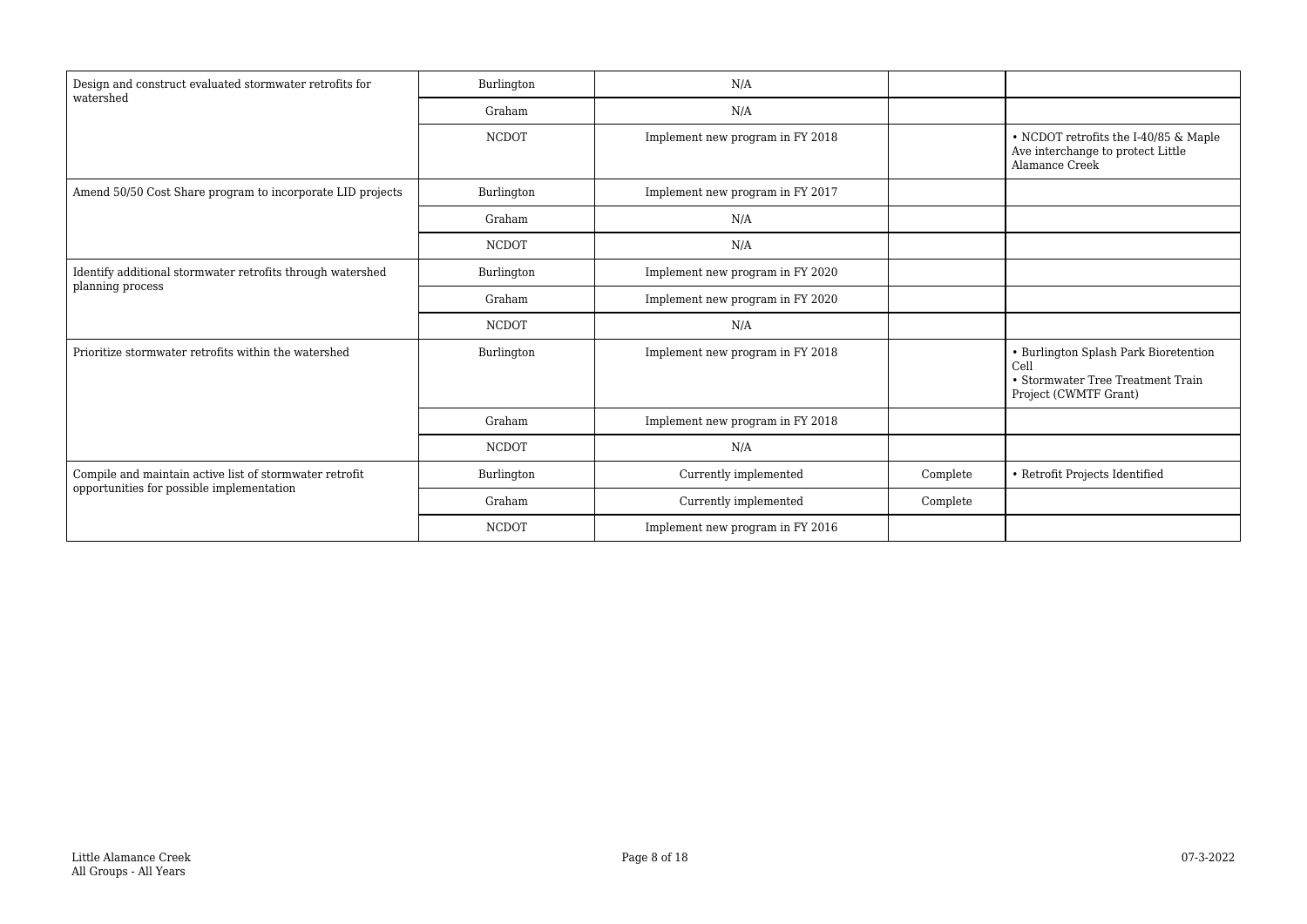| <b>Public Involvement</b>                                                                                                                      |              |                                                           |               |                                                                                                                                                           |  |
|------------------------------------------------------------------------------------------------------------------------------------------------|--------------|-----------------------------------------------------------|---------------|-----------------------------------------------------------------------------------------------------------------------------------------------------------|--|
| <b>Public Involvement &amp; Outreach</b>                                                                                                       |              |                                                           |               |                                                                                                                                                           |  |
| <b>Pollution Control</b>                                                                                                                       | Group        | <b>Schedule</b>                                           | <b>Status</b> | <b>Initiatives</b>                                                                                                                                        |  |
| Promote stakeholder group meetings for proposed construction<br>projects in watershed                                                          | Burlington   | N/A                                                       |               |                                                                                                                                                           |  |
|                                                                                                                                                | Graham       | N/A                                                       |               |                                                                                                                                                           |  |
|                                                                                                                                                | <b>NCDOT</b> | Currently implemented, continue and adapt as<br>necessary | Complete      |                                                                                                                                                           |  |
| Adopt-A-Highway program for NCDOT roads in the watershed                                                                                       | Burlington   | N/A                                                       |               | • Alamance Creek Week 2018                                                                                                                                |  |
|                                                                                                                                                | Graham       | N/A                                                       |               | • Alamance Creek Week 2018                                                                                                                                |  |
|                                                                                                                                                | <b>NCDOT</b> | Currently implemented, continue and adapt as<br>necessary | Complete      |                                                                                                                                                           |  |
| Promote Category 4b Demonstration Plan and activities<br>through NCDOT social medias (Twitter/Facebook/RSS/ Flickr)<br>and NCDOT Now (YouTube) | Burlington   | N/A                                                       |               | · 2019 Alamance Creek Week: April<br>6th-13th<br>• Alamance Creek Week 2018<br>• TMDL Alternatives: Category 4B<br>Success Stories and Other Options      |  |
|                                                                                                                                                | Graham       | N/A                                                       |               | · 2019 Alamance Creek Week: April<br>6th-13th<br>• Alamance Creek Week 2018<br>• TMDL Alternatives: Category 4B<br>Success Stories and Other Options      |  |
|                                                                                                                                                | <b>NCDOT</b> | Implement in FY 2016 and adapt as necessary               |               |                                                                                                                                                           |  |
| Post this watershed plan and other appropriate content on<br>NCDOT's Highway Stormwater Program website                                        | Burlington   | N/A                                                       |               | · 2019 Alamance Creek Week: April<br>6th-13th<br>• TMDL Alternatives: Category 4B<br>Success Stories and Other Options<br>• Burlington Times News Article |  |
|                                                                                                                                                | Graham       | N/A                                                       |               | · 2019 Alamance Creek Week: April<br>6th-13th<br>• TMDL Alternatives: Category 4B<br>Success Stories and Other Options<br>• Burlington Times News Article |  |
|                                                                                                                                                | <b>NCDOT</b> | Implement in FY 2016 and adapt as necessary               |               | • Burlington Times News Article                                                                                                                           |  |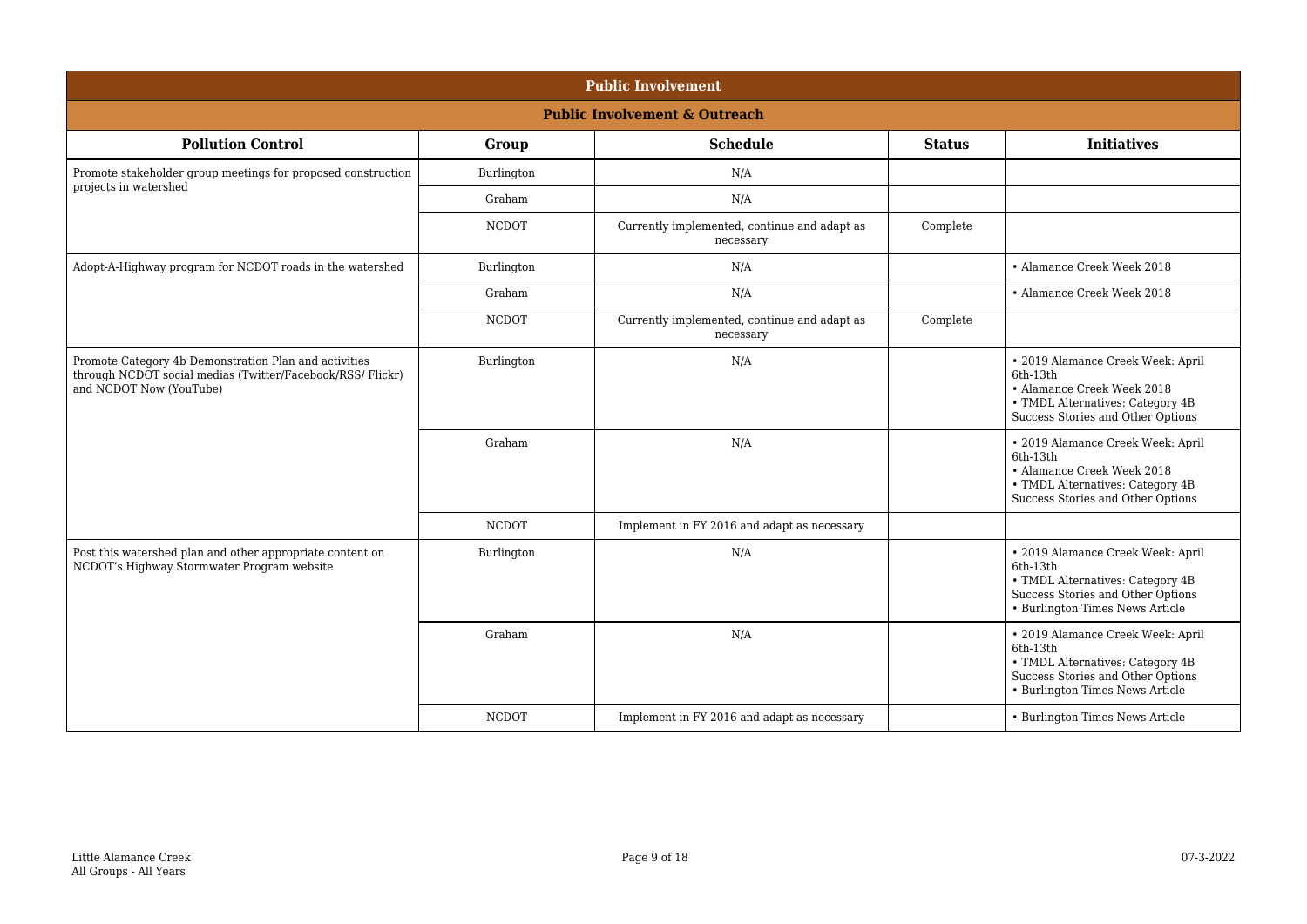| Develop specific watershed content for Stormwater Division's<br>website                  | Burlington   | Currently implemented                                     | Complete | • Get Hiking - Haw River Trail/ Glencoe<br>paddle access<br>• Burlington Times News Article<br>• Little Alamance Creek Website<br>Launched                                                                                                                                                                                                                          |
|------------------------------------------------------------------------------------------|--------------|-----------------------------------------------------------|----------|---------------------------------------------------------------------------------------------------------------------------------------------------------------------------------------------------------------------------------------------------------------------------------------------------------------------------------------------------------------------|
|                                                                                          | Graham       | N/A                                                       |          | • Burlington Times News Article<br>• Little Alamance Creek Website<br>Launched                                                                                                                                                                                                                                                                                      |
|                                                                                          | <b>NCDOT</b> | N/A                                                       |          | • Burlington Times News Article<br>• Little Alamance Creek Website<br>Launched                                                                                                                                                                                                                                                                                      |
| Develop Green Infrastructure Grant Program for targeted<br>areas in the watershed        | Burlington   | Implement new program in Year 3                           |          |                                                                                                                                                                                                                                                                                                                                                                     |
|                                                                                          | Graham       | N/A                                                       |          | • Boyd Creek Pump Station<br>Rehabilitation Funded                                                                                                                                                                                                                                                                                                                  |
|                                                                                          | <b>NCDOT</b> | N/A                                                       |          |                                                                                                                                                                                                                                                                                                                                                                     |
| Promote water quality programs for Summer Camp performed<br>by the Recreation Department | Burlington   | Currently implemented, continue and adapt as<br>necessary | Complete | • Crafty Recyclable Collection -<br>Burlington Parks and Recreation<br>• Beginner Fishing Camp<br>· Nature Adventure Camp                                                                                                                                                                                                                                           |
|                                                                                          | Graham       | N/A                                                       |          | • Graham Parks and Recreation Camp -<br>Stormwater Week                                                                                                                                                                                                                                                                                                             |
|                                                                                          | <b>NCDOT</b> | N/A                                                       |          |                                                                                                                                                                                                                                                                                                                                                                     |
| Promote proper disposal of E-Waste and collection events in<br>watershed                 | Burlington   | Currently implemented, continue and adapt as<br>necessary | Complete | • E-Waste Free Collection-October 2019<br>$\bullet$ FREE E-Waste Collection Event in the<br>Little Alamance Watershed and<br>Burlington<br>• E-Waste Free Collection- February<br>2019<br>• Electronic Waste Collection Event<br>• Free E-Waste Collection-June 2018<br>• Household Hazardous Waste Collection<br>Event.<br>• E-Waste Collection Event-October 2016 |
|                                                                                          | Graham       | N/A                                                       |          | • Household Hazardous Waste Collection<br>Event                                                                                                                                                                                                                                                                                                                     |
|                                                                                          | <b>NCDOT</b> | N/A                                                       |          |                                                                                                                                                                                                                                                                                                                                                                     |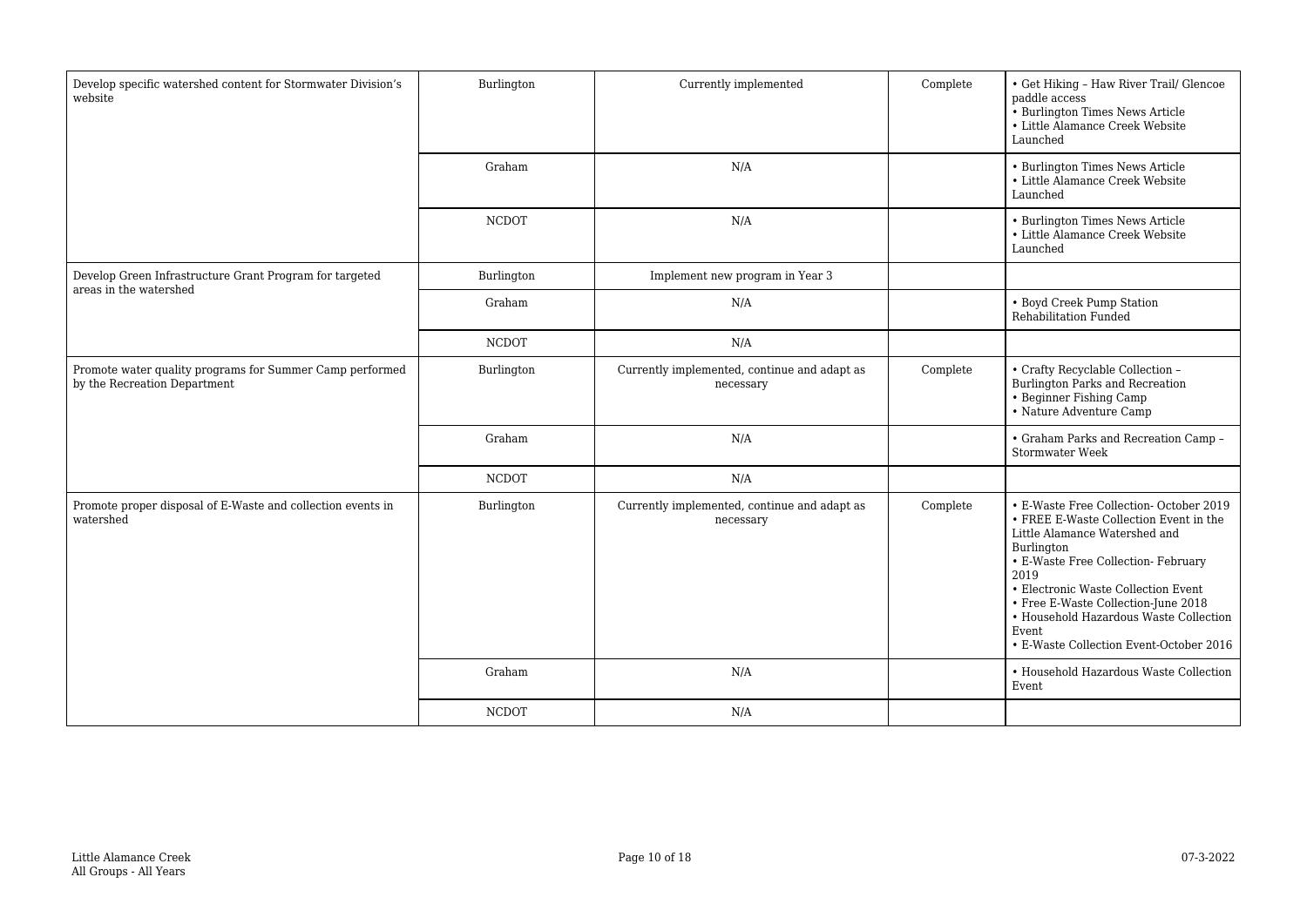| Organize and publicize stream clean up in watershed                                                                                                                            | Burlington   | Currently implemented, continue and adapt as<br>necessary | Complete | • Lake Mackintosh Marina-Paddle Clean-<br>Up<br>• 2019 Alamance Creek Week<br>• Little Alamance Creek January Cleanup<br>• Haw River Cleanup Results and<br>Pictures April 20, 2018<br>• Earth Day Paddle Cleanup - Red Slide<br>Park<br>• Little Alamance Creek Clean Up<br>Pictures 2018<br>• Little Alamance Creek Cleanup Results<br>March 2018<br>• Little Alamance Creek Stream Clean-<br>Up<br>• Alamance Creek Week 2018<br>· Stream Clean Up April 22, 2017 |
|--------------------------------------------------------------------------------------------------------------------------------------------------------------------------------|--------------|-----------------------------------------------------------|----------|----------------------------------------------------------------------------------------------------------------------------------------------------------------------------------------------------------------------------------------------------------------------------------------------------------------------------------------------------------------------------------------------------------------------------------------------------------------------|
|                                                                                                                                                                                | Graham       | N/A                                                       |          | • 2019 Alamance Creek Week<br>• Little Alamance Creek Clean Up<br>Pictures 2018<br>• Little Alamance Creek Cleanup Results<br>March 2018<br>• Little Alamance Creek Stream Clean-<br>Up<br>• Alamance Creek Week 2018<br>· Stream Clean Up April 22, 2017<br>• Boyd Creek Stream Clean Up Results<br>• Little Alamance Creek Stream Clean<br>Up                                                                                                                      |
|                                                                                                                                                                                | <b>NCDOT</b> | N/A                                                       |          | • Stream Clean Up April 22, 2017<br>• Boyd Creek Stream Clean Up Results                                                                                                                                                                                                                                                                                                                                                                                             |
| Document Burlington customer response program, stormwater,<br>and stream-related solicitations in watershed                                                                    | Burlington   | Currently implemented, continue and adapt as<br>necessary | Complete | • Illegal Dumping Hotline<br>• Illegal Dumping Hotline<br>• Illegal Dumping Reporting Information<br>• Illegal Dumping Reporting Information                                                                                                                                                                                                                                                                                                                         |
|                                                                                                                                                                                | Graham       | N/A                                                       |          | • Illegal Dumping Hotline<br>• Illegal Dumping Hotline<br>• Illegal Dumping Reporting Information<br>• Illegal Dumping Reporting Information                                                                                                                                                                                                                                                                                                                         |
|                                                                                                                                                                                | <b>NCDOT</b> | N/A                                                       |          |                                                                                                                                                                                                                                                                                                                                                                                                                                                                      |
| Leverage the quarterly CityWorks newsletter distributed with<br>utility bills to inform the public of the Category 4b<br>Demonstration Plan and their potential involvement in | Burlington   | Currently implemented, continue and adapt as<br>necessary | Complete | • Free E-Waste Collection-June 2018<br>• Burlington CityWorks Newsletter<br>• E-Waste Collection Event-October 2016                                                                                                                                                                                                                                                                                                                                                  |
| nonpoint source pollution reduction                                                                                                                                            | Graham       | N/A                                                       |          |                                                                                                                                                                                                                                                                                                                                                                                                                                                                      |
|                                                                                                                                                                                | <b>NCDOT</b> | N/A                                                       |          |                                                                                                                                                                                                                                                                                                                                                                                                                                                                      |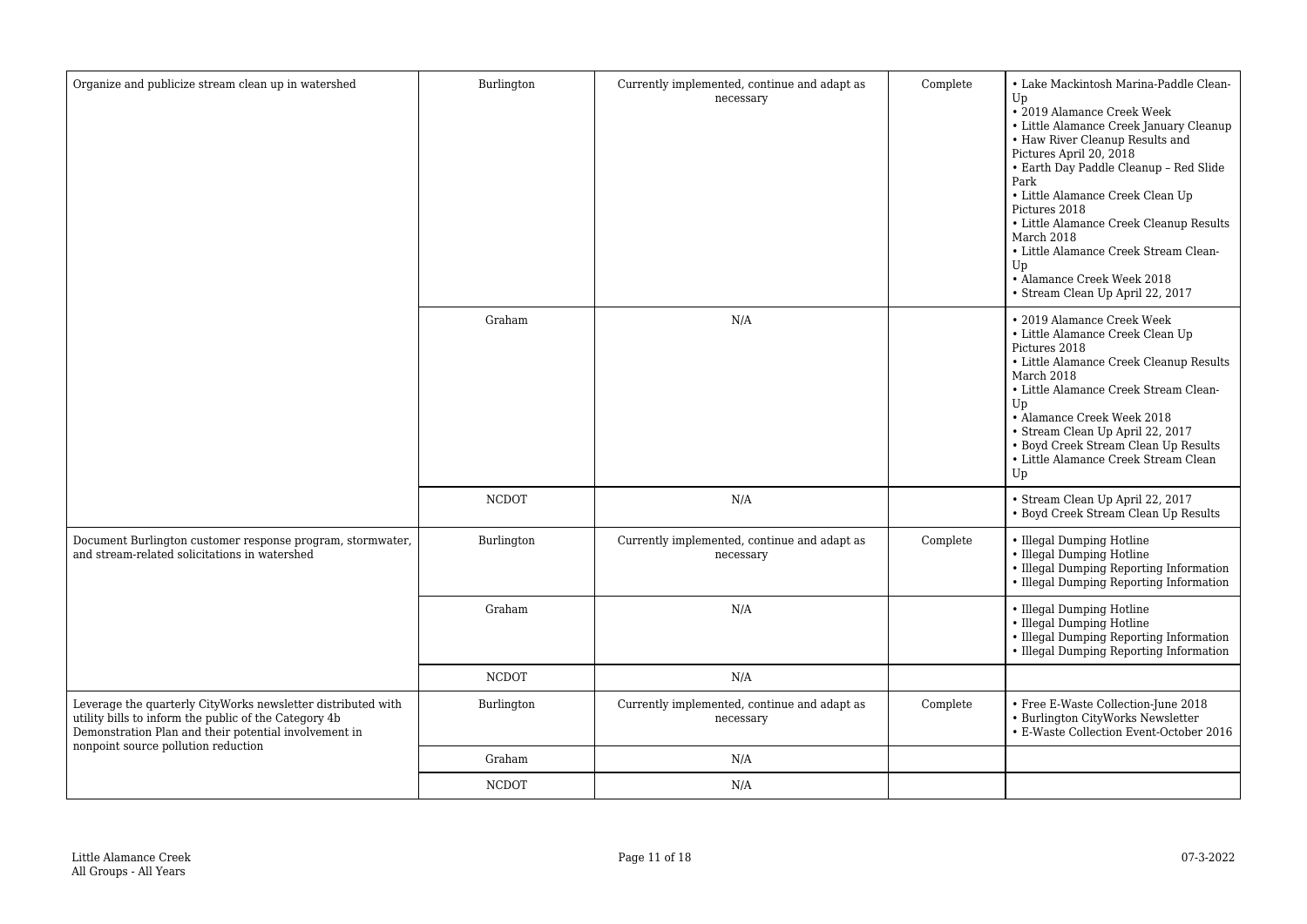| Partner with Alamance County Cooperative Extension on rain<br>garden education and construction in watershed                 | Burlington   | Currently implemented, continue and adapt as<br>necessary | Complete | • Rain Garden Workshop<br>• Rain Gardens - Managing the Flood<br>Workshop<br>• Rain Garden Installation at Alamance<br><b>County Cooperative Extension</b>                                                                                                                                  |
|------------------------------------------------------------------------------------------------------------------------------|--------------|-----------------------------------------------------------|----------|---------------------------------------------------------------------------------------------------------------------------------------------------------------------------------------------------------------------------------------------------------------------------------------------|
|                                                                                                                              | Graham       | Currently implemented, continue and adapt as<br>necessary | Complete |                                                                                                                                                                                                                                                                                             |
|                                                                                                                              | <b>NCDOT</b> | N/A                                                       |          |                                                                                                                                                                                                                                                                                             |
| Prioritize projects identified through the 50/50 Cost Share<br>Program in the watershed                                      | Burlington   | Adapt current program in FY 2017                          | Complete | • Burlington 50/50 Cost Share Program                                                                                                                                                                                                                                                       |
|                                                                                                                              | Graham       | Currently implemented, continue and adapt as<br>necessary | Complete |                                                                                                                                                                                                                                                                                             |
|                                                                                                                              | <b>NCDOT</b> | N/A                                                       |          |                                                                                                                                                                                                                                                                                             |
| Perform stormwater-related presentations for civic groups                                                                    | Burlington   | Currently implemented, continue and adapt as<br>necessary | Complete | • Get Hiking! Haw River Trail at Stoney<br>Creek Marina<br>• Aquatic Wild Workshop<br>• Composting Workshop<br>• Alamance Creek Week 2018<br>· Stream Clean Up April 22, 2017<br>• Little Alamance Creek Clean Up<br>November 2016 Results<br>• Little Alamance Creek Clean Up Nov.<br>2016 |
|                                                                                                                              | Graham       | Currently implemented, continue and adapt as<br>necessary | Complete | • Aquatic Wild Workshop<br>• City of Graham Wastewater Treatment<br>Plant Tour<br>• Alamance Creek Week 2018<br>• Stream Clean Up April 22, 2017                                                                                                                                            |
|                                                                                                                              | <b>NCDOT</b> | N/A                                                       |          | · Stream Clean Up April 22, 2017                                                                                                                                                                                                                                                            |
| In cooperation with Burlington and Graham distribute pollution<br>prevention educational materials through NCDOT's Office of | Burlington   | N/A                                                       |          | • Alamance Creek Week 2018<br>· Stream Clean Up April 22, 2017                                                                                                                                                                                                                              |
| Beautification during local fairs/Earth Day celebrations/and<br>other appropriate community events                           | Graham       | N/A                                                       |          | • Alamance Creek Week 2018<br>· Stream Clean Up April 22, 2017                                                                                                                                                                                                                              |
|                                                                                                                              | <b>NCDOT</b> | Implement in FY 2016 and adapt as necessary               |          | • Stream Clean Up April 22, 2017                                                                                                                                                                                                                                                            |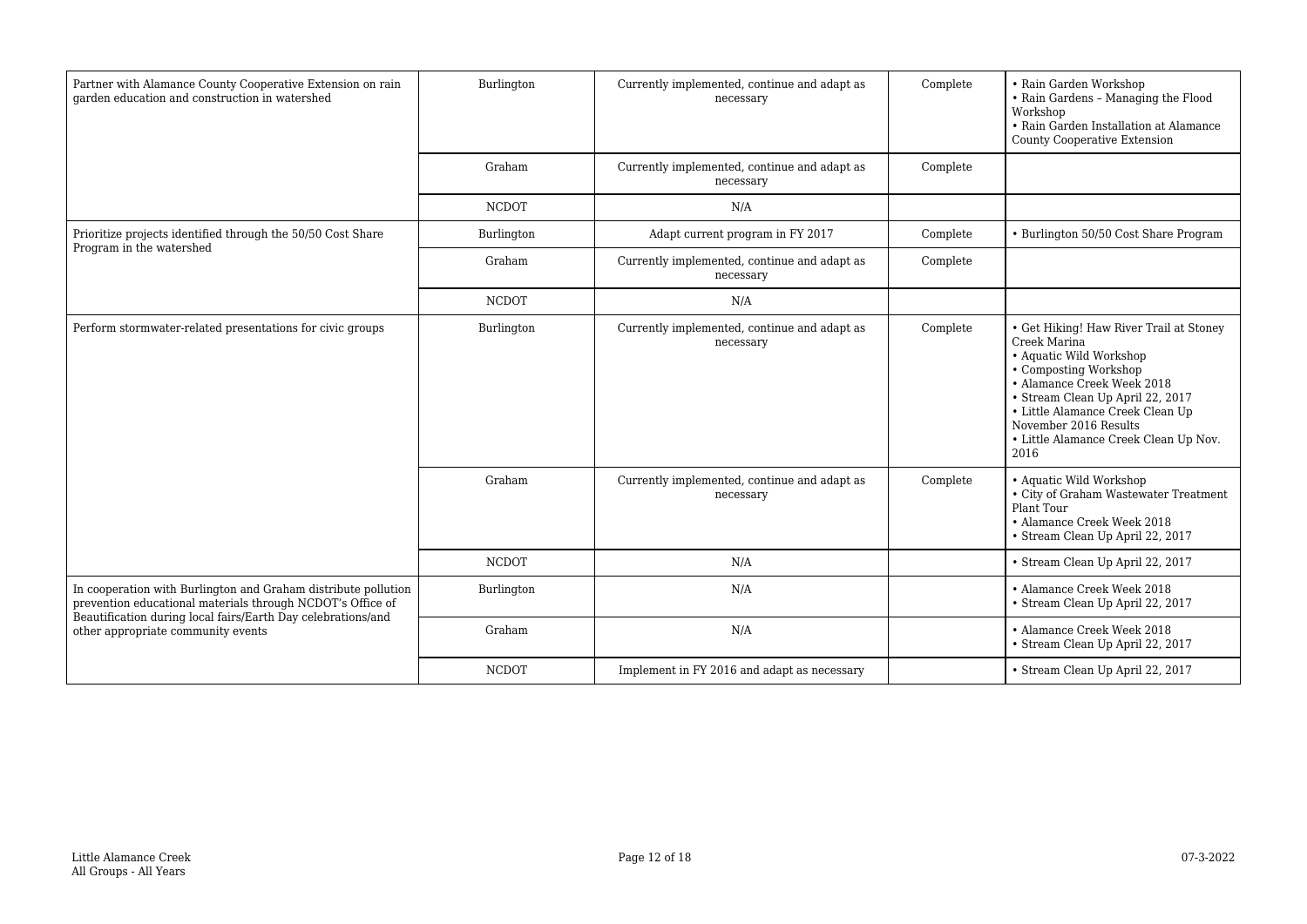| Attend festivals/parades/events with stormwater-related staff<br>for public engagement                            | Burlington   | Currently implemented, continue and adapt as<br>necessary | Complete | • 11th Annual Yee-Haw! River Paddle<br>• Nature Hike at Shallow Ford Natural<br>Area - Postponed - New Date- April 21<br>• Creek Week Water Trivia Night<br>• Creek Week Water Trivia Night!<br>• Creek Week Trivia Night!<br>• 'Creek Life' Preschool Storytime: May<br>Memorial Public Library<br>• Nature Hike at Glencoe Paddle Access<br>• Family Stream Training: Haw River<br>Assembly<br>• Painted Grape: Water-Themed Painting<br>Classes!<br>• City Park BMP Tour HydroVault<br>Demonstration |
|-------------------------------------------------------------------------------------------------------------------|--------------|-----------------------------------------------------------|----------|---------------------------------------------------------------------------------------------------------------------------------------------------------------------------------------------------------------------------------------------------------------------------------------------------------------------------------------------------------------------------------------------------------------------------------------------------------------------------------------------------------|
|                                                                                                                   | Graham       | Currently implemented, continue and adapt as<br>necessary | Complete | • Youth Fishing Day - Graham, NC<br>• Family Fishing Fun!<br>• 'Creek Life' Toddler Storytime: Graham<br>Public Library<br>• Creek Week Water Trivia Night!<br>• City of Graham Wastewater Treatment<br>Plant Tour<br>• Creek Week Trivia Night!<br>• 'Creek Life' Preschool Storytime:<br>Graham Public Library<br>• Alamance Creek Week 2018<br>• Creek Week Campus Clean-ups: South<br>Graham Elementary School<br>• Stream Watch                                                                    |
|                                                                                                                   | <b>NCDOT</b> | N/A                                                       |          |                                                                                                                                                                                                                                                                                                                                                                                                                                                                                                         |
| Conduct Annual Stormwater Meeting for public feedback and<br>solicitation                                         | Burlington   | Currently implemented, continue and adapt as<br>necessary | Complete |                                                                                                                                                                                                                                                                                                                                                                                                                                                                                                         |
|                                                                                                                   | Graham       | Currently implemented, continue and adapt as<br>necessary | Complete | • City of Graham Annual Stormwater<br>Meeting                                                                                                                                                                                                                                                                                                                                                                                                                                                           |
|                                                                                                                   | <b>NCDOT</b> | N/A                                                       |          |                                                                                                                                                                                                                                                                                                                                                                                                                                                                                                         |
| Partner with Piedmont Triad Water Quality Partnership as a<br>regional, broad-based stormwater education provider | Burlington   | Currently implemented, continue as programmed             | Complete |                                                                                                                                                                                                                                                                                                                                                                                                                                                                                                         |
|                                                                                                                   | Graham       | Currently implemented                                     | Complete |                                                                                                                                                                                                                                                                                                                                                                                                                                                                                                         |
|                                                                                                                   | <b>NCDOT</b> | N/A                                                       |          |                                                                                                                                                                                                                                                                                                                                                                                                                                                                                                         |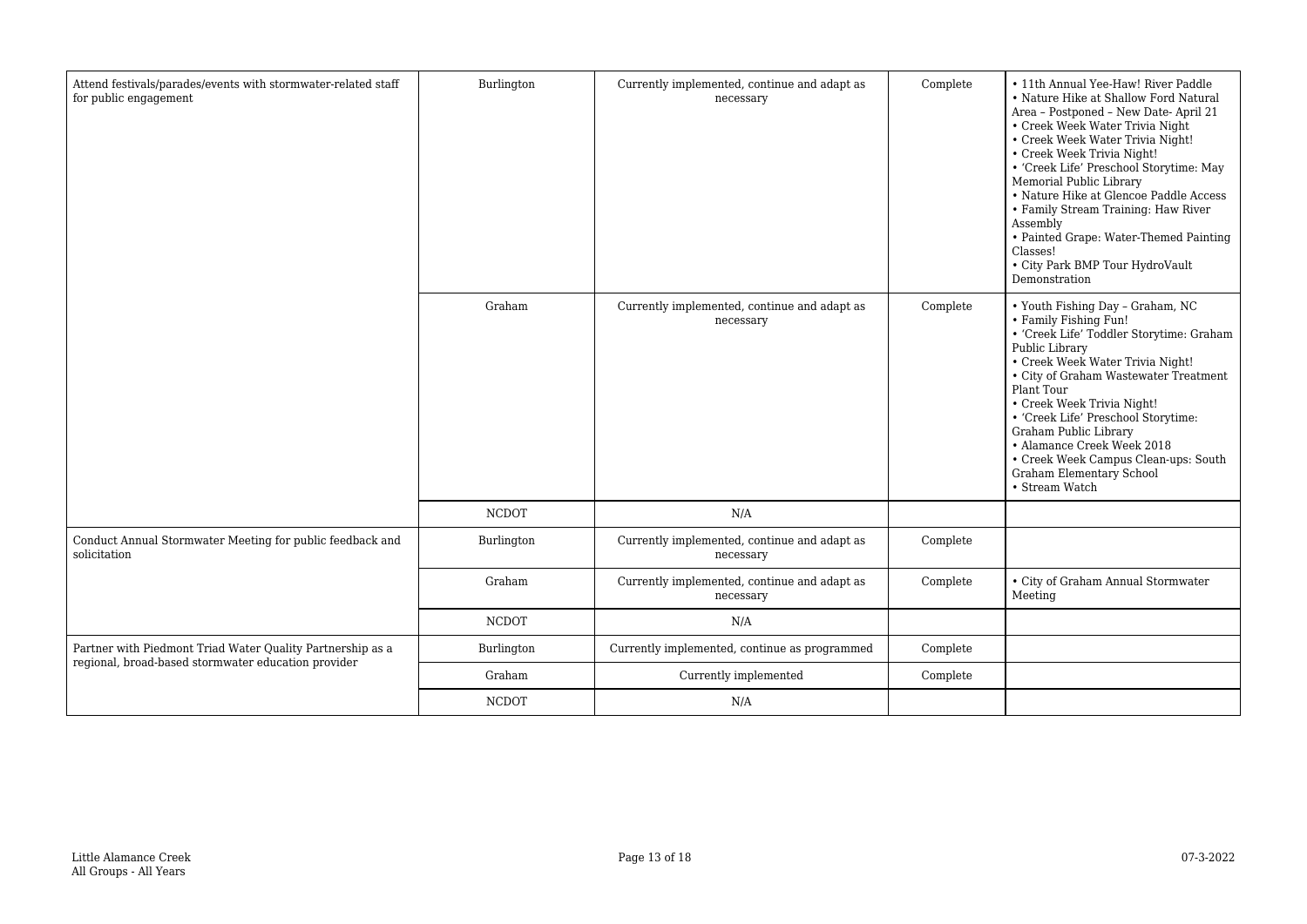| Partner with the Stormwater Management and Recovery of the<br>Triad (SMART) program as a regional, broad-based stormwater<br>education provider     | Burlington   | Currently implemented, continue as programmed             | Complete      | • Haw River Cleanup Results and<br>Pictures April 20, 2018<br>• Earth Day Paddle Cleanup - Red Slide<br>Park<br>• Alamance Creek Week 2018<br>• Beginner Fishing Camp<br>· Nature Adventure Camp<br>• Little Alamance Creek Clean Up<br>November 2016 Results<br>• City of Burlington Carousel Festival<br>2016<br>• Stormwater Smart Hires New<br>Coordinator<br>• Residential Rain Garden Installation |
|-----------------------------------------------------------------------------------------------------------------------------------------------------|--------------|-----------------------------------------------------------|---------------|----------------------------------------------------------------------------------------------------------------------------------------------------------------------------------------------------------------------------------------------------------------------------------------------------------------------------------------------------------------------------------------------------------|
|                                                                                                                                                     | Graham       | Currently implemented, continue as programmed             | Complete      | • City of Graham Wastewater Treatment<br>Plant Tour<br>• Alamance Creek Week 2018<br>• Ray Street Academy Stormwater<br>Education<br>• Stormwater Smart Hires New<br>Coordinator<br>• Graham Parks and Recreation Camp -<br>Stormwater Week                                                                                                                                                              |
|                                                                                                                                                     | <b>NCDOT</b> | N/A                                                       |               |                                                                                                                                                                                                                                                                                                                                                                                                          |
|                                                                                                                                                     |              | <b>Research</b>                                           |               |                                                                                                                                                                                                                                                                                                                                                                                                          |
| <b>Pollution Control</b>                                                                                                                            | Group        | <b>Schedule</b>                                           | <b>Status</b> | <b>Initiatives</b>                                                                                                                                                                                                                                                                                                                                                                                       |
| Evaluate new opportunities to initiate a stormwater research<br>project within watershed                                                            | Burlington   | N/A                                                       |               |                                                                                                                                                                                                                                                                                                                                                                                                          |
|                                                                                                                                                     | Graham       | N/A                                                       |               |                                                                                                                                                                                                                                                                                                                                                                                                          |
|                                                                                                                                                     | <b>NCDOT</b> | Evaluate in FY 2018                                       |               |                                                                                                                                                                                                                                                                                                                                                                                                          |
| Leverage findings from NCDOT's Research and Analysis<br>Program for improvements to design or maintenance of<br>pollution controls in the watershed | Burlington   | N/A                                                       |               | • TMDL Alternatives: Category 4B<br>Success Stories and Other Options                                                                                                                                                                                                                                                                                                                                    |
|                                                                                                                                                     | Graham       | N/A                                                       |               | • TMDL Alternatives: Category 4B<br>Success Stories and Other Options                                                                                                                                                                                                                                                                                                                                    |
|                                                                                                                                                     | <b>NCDOT</b> | Currently implemented, continue and adapt as<br>necessary | Complete      |                                                                                                                                                                                                                                                                                                                                                                                                          |
| Develop partnership with Elon University for collaborative<br>research services in watershed                                                        | Burlington   | Implement new program in FY 2017                          |               |                                                                                                                                                                                                                                                                                                                                                                                                          |
|                                                                                                                                                     | Graham       | N/A                                                       |               |                                                                                                                                                                                                                                                                                                                                                                                                          |
|                                                                                                                                                     | <b>NCDOT</b> | N/A                                                       |               |                                                                                                                                                                                                                                                                                                                                                                                                          |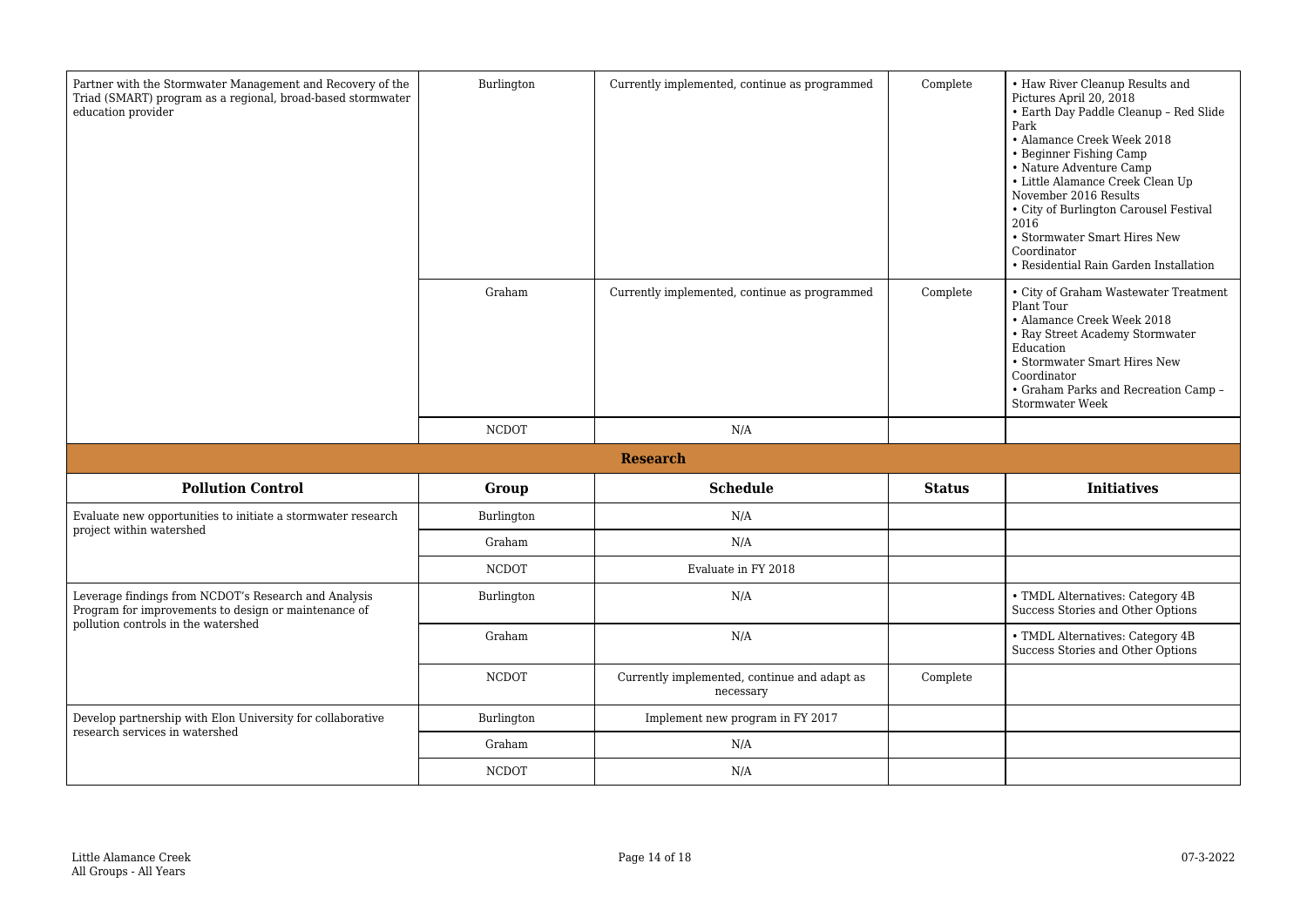| Continue participation in the Stormwater Group through the<br>North Carolina Water Resources Research Institute | Burlington   | Currently implemented, continue and adapt as<br>necessary | Complete |  |
|-----------------------------------------------------------------------------------------------------------------|--------------|-----------------------------------------------------------|----------|--|
|                                                                                                                 | Graham       | N/A                                                       |          |  |
|                                                                                                                 | <b>NCDOT</b> | N/A                                                       |          |  |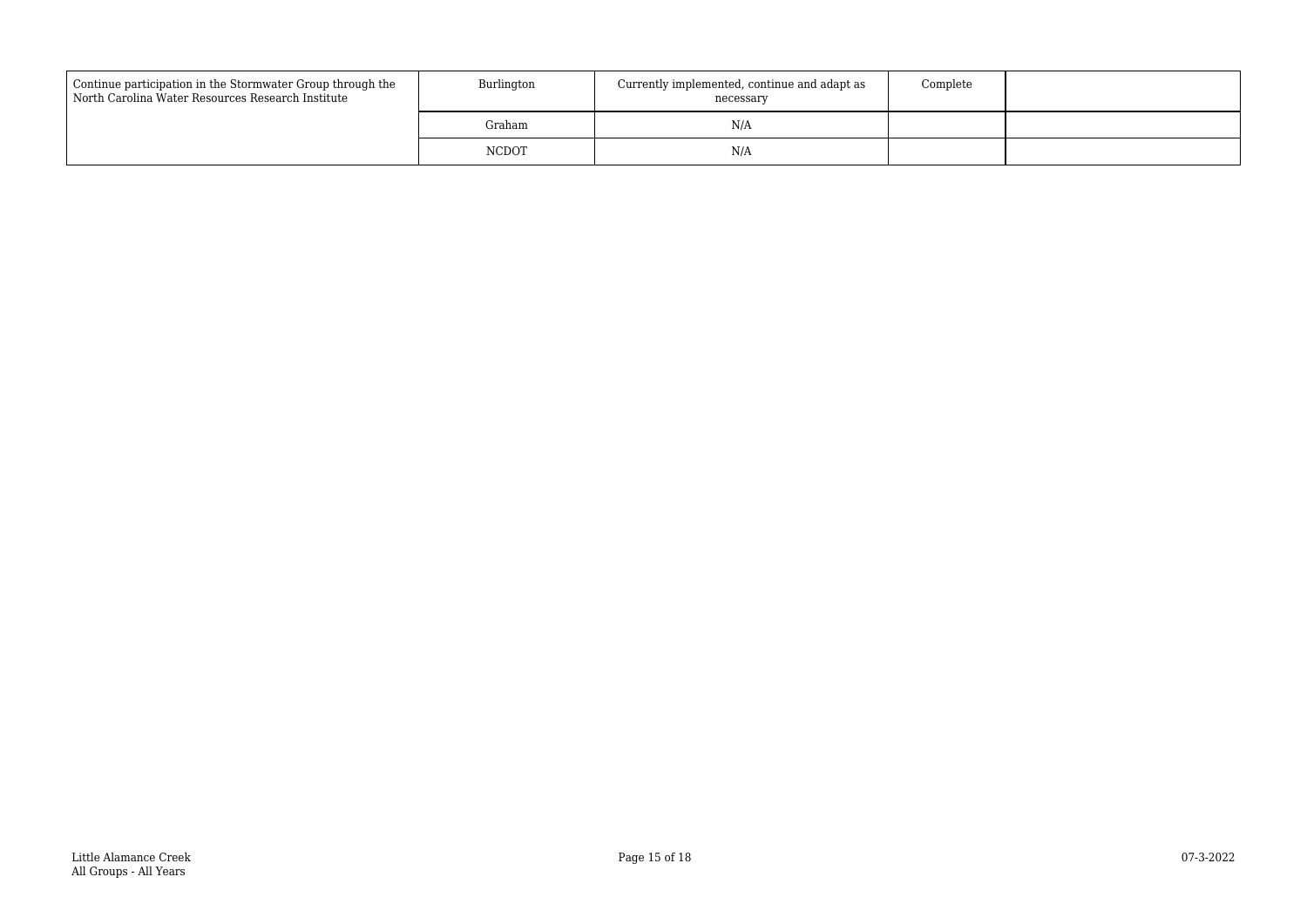| <b>Stream Enhancement</b>                                                                                       |              |                                                           |               |                                                                       |  |
|-----------------------------------------------------------------------------------------------------------------|--------------|-----------------------------------------------------------|---------------|-----------------------------------------------------------------------|--|
| <b>Stream Buffers</b>                                                                                           |              |                                                           |               |                                                                       |  |
| <b>Pollution Control</b>                                                                                        | Group        | <b>Schedule</b>                                           | <b>Status</b> | <b>Initiatives</b>                                                    |  |
| Require conformance to stream buffer standards for new and<br>existing developments                             | Burlington   | Currently implemented, continue and adapt as<br>necessary | Complete      | • Percent of Buffers Protected                                        |  |
|                                                                                                                 | Graham       | Currently implemented, continue and adapt as<br>necessary | Complete      | • Percent of Buffers Protected                                        |  |
|                                                                                                                 | <b>NCDOT</b> | N/A                                                       |               | • Percent of Buffers Protected                                        |  |
| Implement GREEN Program for New Development projects in<br>watershed                                            | Burlington   | N/A                                                       |               | • TMDL Alternatives: Category 4B<br>Success Stories and Other Options |  |
|                                                                                                                 | Graham       | N/A                                                       |               | • TMDL Alternatives: Category 4B<br>Success Stories and Other Options |  |
|                                                                                                                 | <b>NCDOT</b> | Currently implemented, continue and adapt as<br>necessary | Complete      |                                                                       |  |
| Enforce violations of stream buffer standards under authority<br>of ordinance                                   | Burlington   | Currently implemented, continue and adapt as<br>necessary | Complete      |                                                                       |  |
|                                                                                                                 | Graham       | Currently implemented, continue and adapt as<br>necessary | Complete      |                                                                       |  |
|                                                                                                                 | <b>NCDOT</b> | N/A                                                       |               |                                                                       |  |
|                                                                                                                 |              | <b>Stream Restoration and Enhancement</b>                 |               |                                                                       |  |
| <b>Pollution Control</b>                                                                                        | Group        | <b>Schedule</b>                                           | <b>Status</b> | <b>Initiatives</b>                                                    |  |
| Amend 50/50 Cost Share program to incorporate the<br>evaluation of streambank stabilization                     | Burlington   | Implement new program in FY 2019                          |               |                                                                       |  |
|                                                                                                                 | Graham       | N/A                                                       |               |                                                                       |  |
|                                                                                                                 | <b>NCDOT</b> | N/A                                                       |               |                                                                       |  |
| Identify additional stream restoration and streambank<br>stabilization opportunities through watershed planning | Burlington   | Implement new program FY 2020                             |               |                                                                       |  |
|                                                                                                                 | Graham       | Implement new program FY 2012                             |               |                                                                       |  |
|                                                                                                                 | <b>NCDOT</b> | N/A                                                       |               |                                                                       |  |
| Coordinate with funding agencies to identify and evaluate                                                       | Burlington   | Implement new program in FY 2018                          |               |                                                                       |  |
| potential projects from list                                                                                    | Graham       | Currently implemented                                     | Complete      |                                                                       |  |
|                                                                                                                 | <b>NCDOT</b> | N/A                                                       |               |                                                                       |  |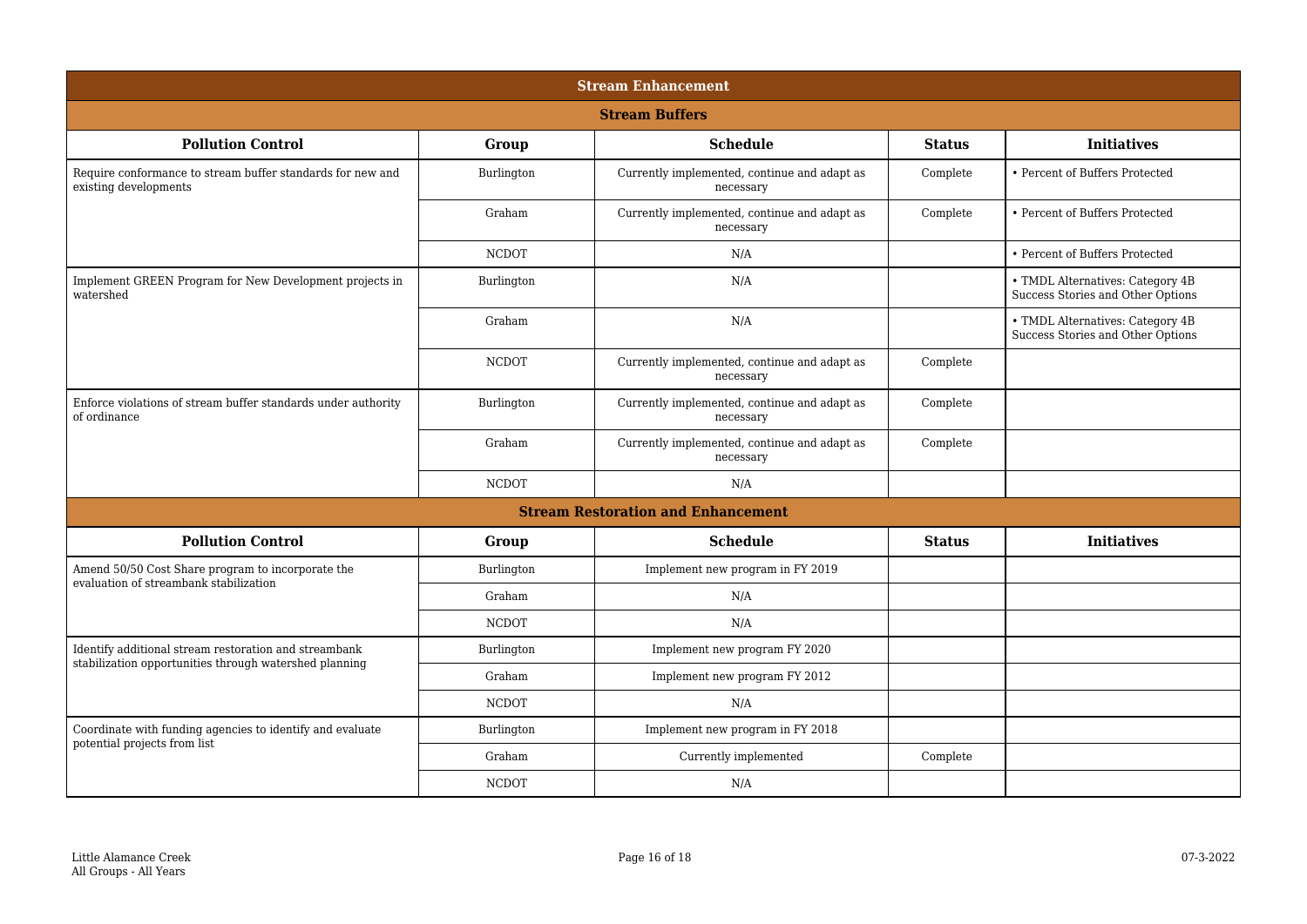| Compile and maintain active list of stream restoration and<br>streambank stabilization opportunities for possible<br>implementation | Burlington   | Implement new program in FY 2017 |  |
|-------------------------------------------------------------------------------------------------------------------------------------|--------------|----------------------------------|--|
|                                                                                                                                     | Graham       | Implement new program in FY 2016 |  |
|                                                                                                                                     | <b>NCDOT</b> | N/A                              |  |